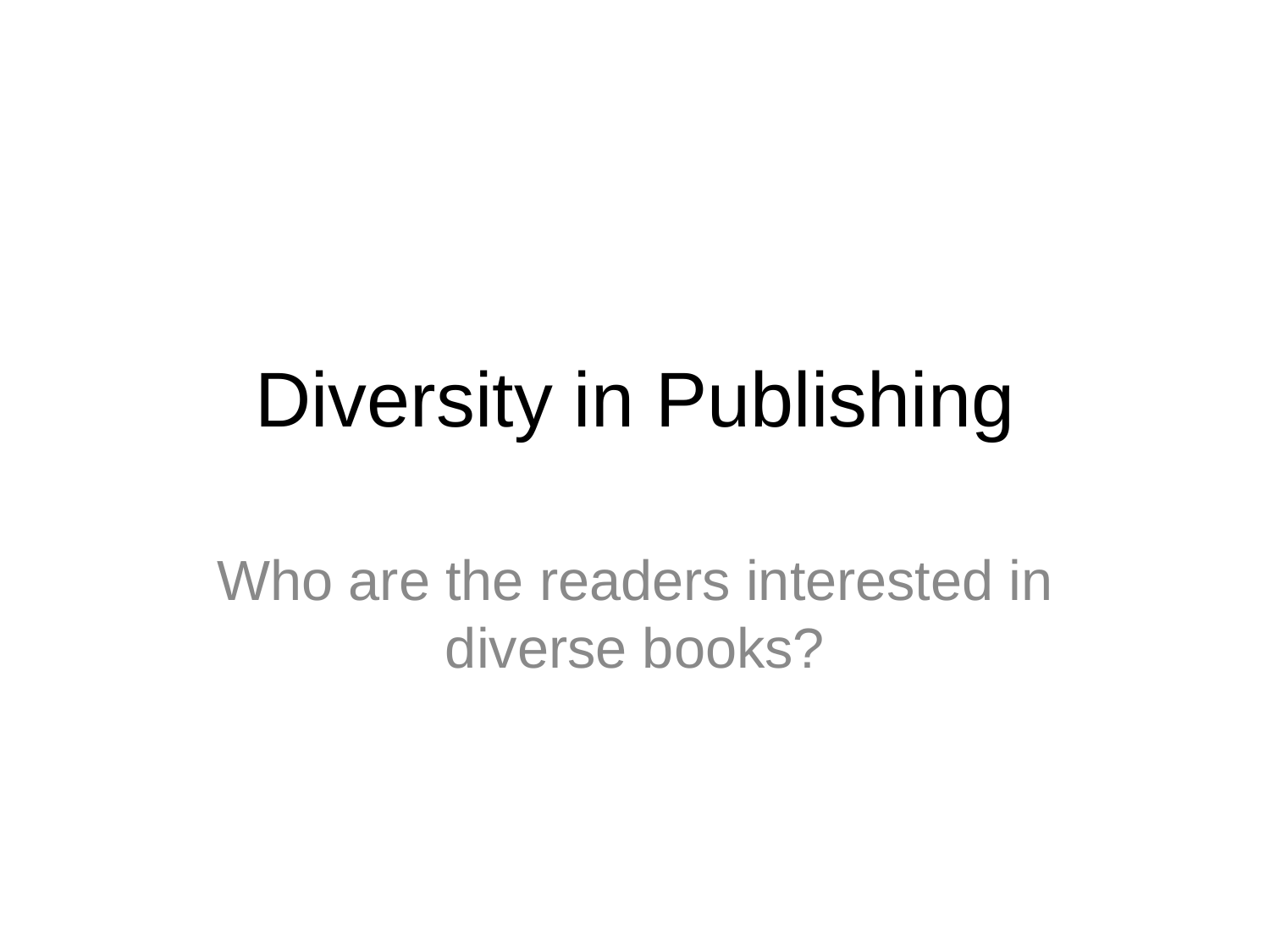## Cultural Context

Petition

#### **Prevent Donald Trump from making** a State Visit to the United Kingdom.

Donald Trump should be allowed to enter the UK in his capacity as head of the US Government, but he should not be invited to make an official State Visit because it would cause embarrassment to Her Majesty the Queen.

 $\triangleright$  More details

#### **Sign this petition**

| <b>1,858,818</b> signatures |  |
|-----------------------------|--|
|-----------------------------|--|

Show on a map

100,000

#### **BREAKING BARRIERS**

To protest Trump, Mexicans locked arms to form a friendly human wall along the US border

#### Do the Grammys Have a Race Problem?

artists are nominated for Best New Artist or Record of the Year, but lggy Azalea gets props in both





In case you hadn't noticed, the question of diversity **is** the defining cultural debate of our times. And this debate manifests itself most keenly in popular culture.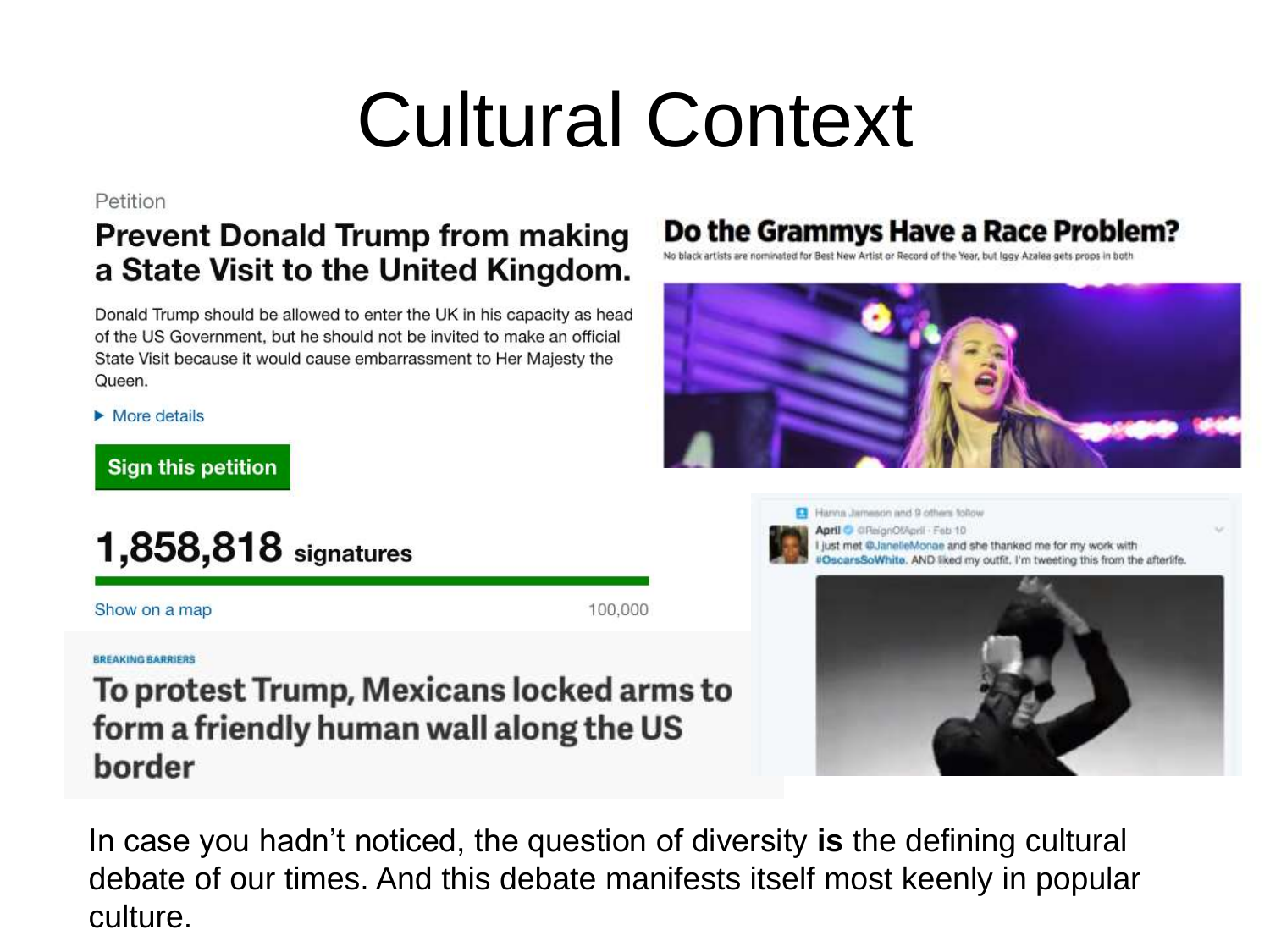#### Diversity in Publishing: What Diversity? The Good Immigrant tops readers' book poll

Hime. > News > CIUP feats of criticism over lick of BAMI, authors in Centrole loopied



Trade publishing is in the midst of its own debate about diversity. According to statistics compiled by [The Bookseller](http://www.thebookseller.com/news/publishing-seeks-address-industry-s-lack-diversity-426031) fewer than 100 books by British authors of a non-white background were published in 2015.

Some publishers recognise the importance of changing this situation. But the most commonly-used defence against publishing more diverse books is commercial. Even if they did publish more diverse books, we are told, they wouldn't find readers.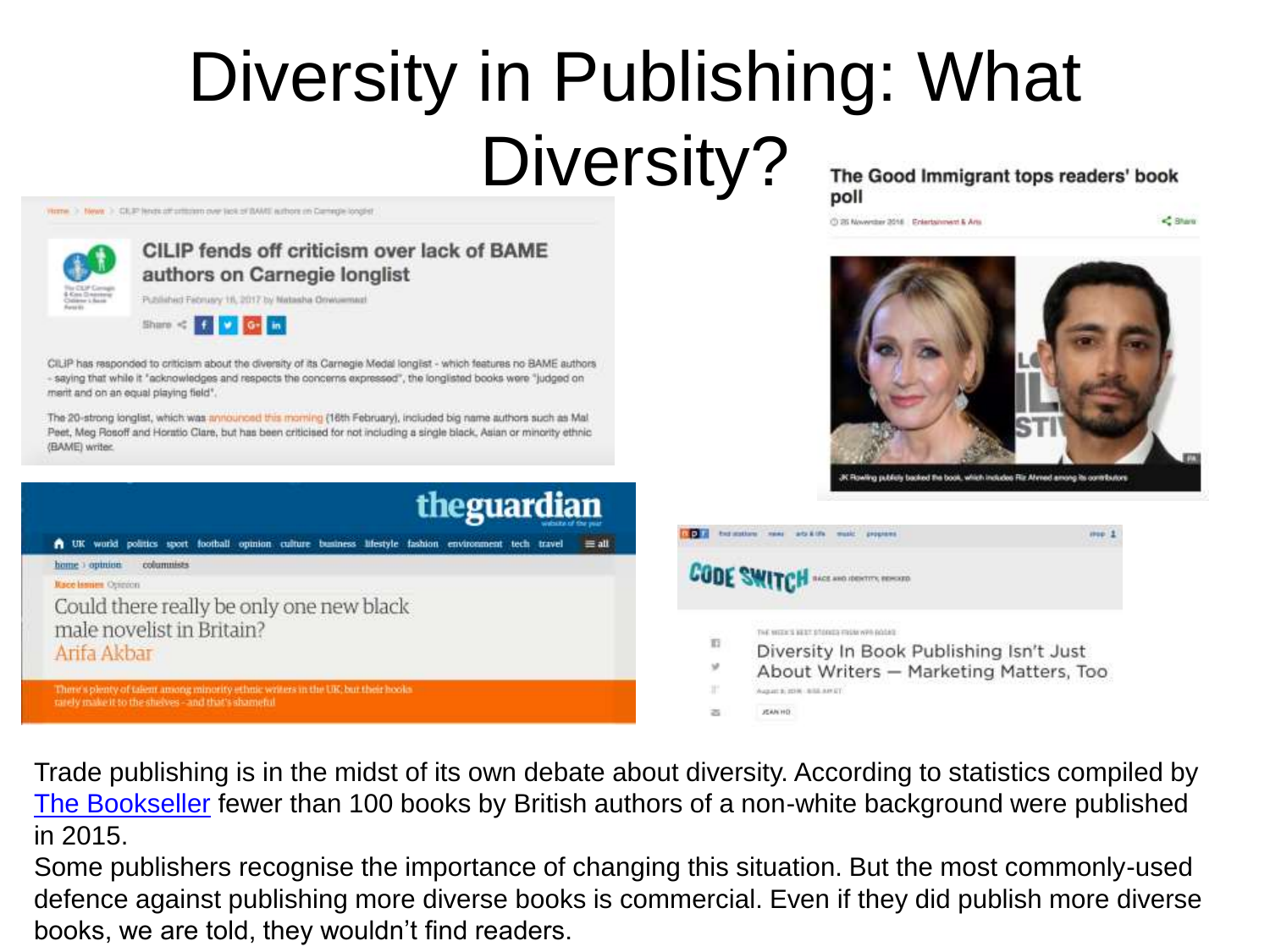### Building a business case for publishing diverse books

I'm a planner at a Top 15 PR agency in the UK. My job is to look at the defining trends in culture, communications and consumption for opportunities for my clients.

A key part of this job is identifying an audience who are likely to be receptive for a client's product or service, and size the opportunity. For example, if an ice cream company wants to launch a new type of ice cream, it's my job to work out how many people are likely to buy it, and what are the best ways of reaching this audience through the media.

I'm interested in the issue of diversity in publishing because I used to work in the industry. Fundamentally I believe there shouldn't need to be an argument for publishing more diverse books – come on, it's 2017!

Very clearly, however, some publishers and organisations still need to get the message. Since I couldn't rely on the moral case hitting home, I decided to interrogate the oft-used commercial case against publishing more diverse books. Was it really true? Or was it based (in the finest publishing traditions) on anecdata.

After starting with some research into [publishing audiences](https://twitter.com/i/moments/832366339268440064) (using the same principles I'd use to build an audience for a new brand of lager or ice cream) I came across some stats that I thought deserved to be presented to a wider publishing audience. These are my initial findings.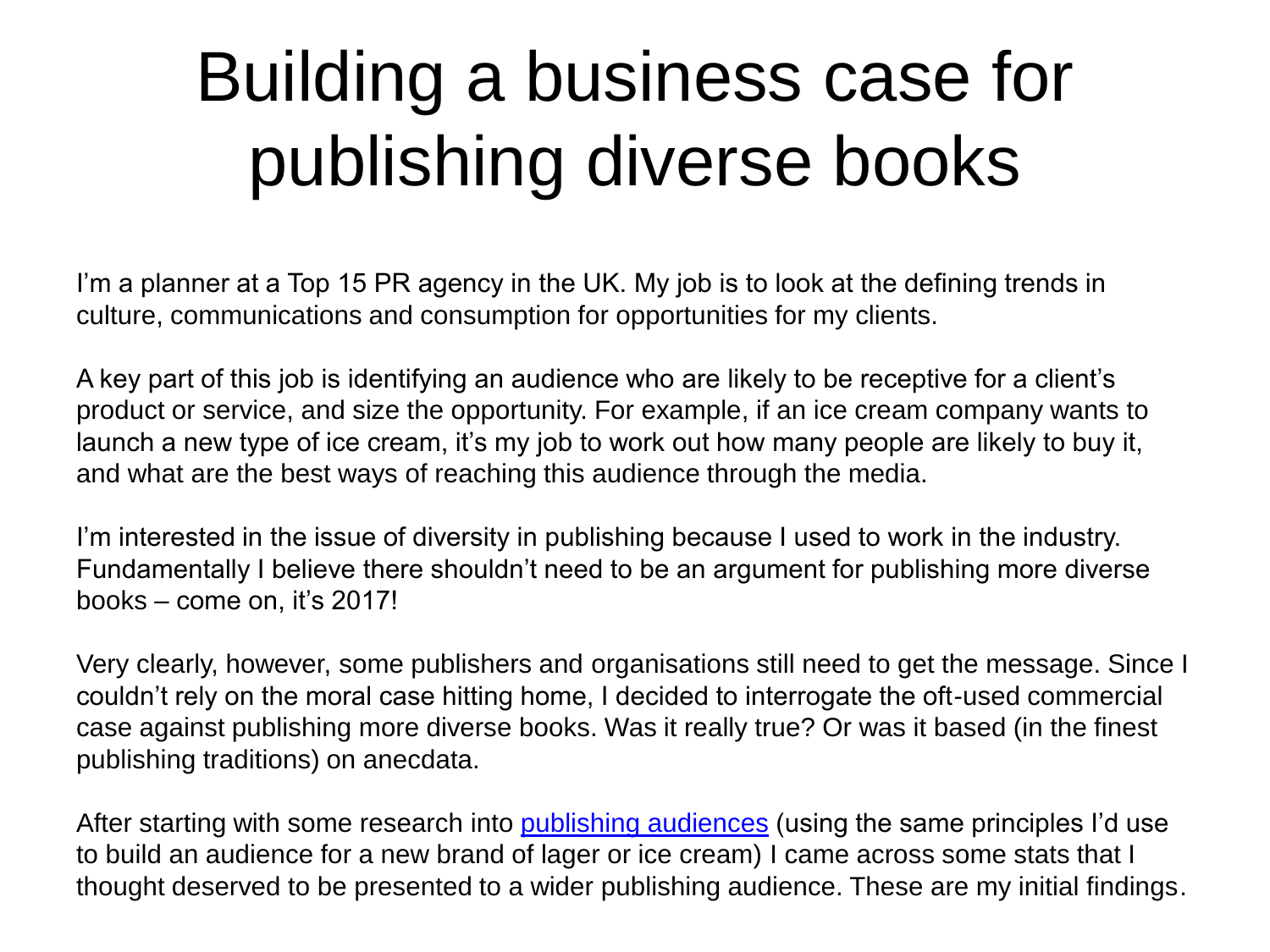# Defining Readers

The first thing to do when identifying an audience is to define it. I've used the following definitions for the audiences I'll discuss throughout this presentation.

All data is sourced from Global Web Index, a commonly used planning tool: -

- UK adults Age 18-64, resident in the UK: **41m people**
- Readers Age 18-64, resident in the UK, lists 'books' as a lifestyle interest**: 21m people**
- Readers of Diverse Books (RoDB)– Age 18-64, resident in the UK, lists 'books' as a lifestyle interest and agrees to the following lifestyle statements: **11.8m people**
	- I am interested in other cultures and countries
	- I like to be surrounded by different people, cultures, ideas and lifestyles

*N.B. It's important to remember that 'Readers' and 'RoDB' do not represent the whole market for book-buying and consumption in the UK. This audience does not include children, the over 65s and is self-selecting. You can, after all, have read a book in the past year without identifying books as a lifestyle interest.*

*What this presentation is intended to do is size the opportunity for 'diverse' books among the audience that already self-selects as readers*.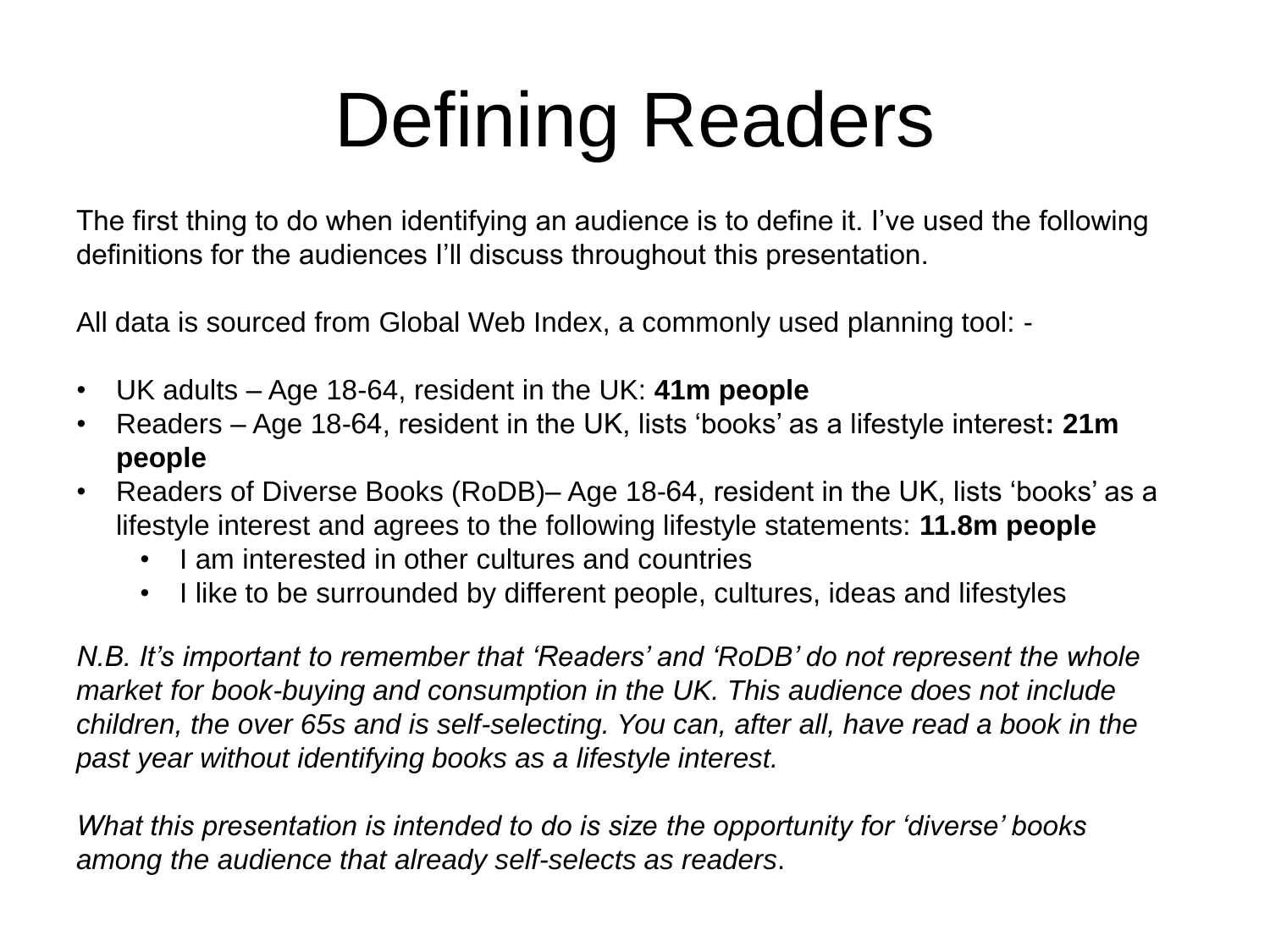# The Size of Opportunity

**More than half (11.8m) of people in the UK with an interest in books take an active interest in other cultures, and like to be immersed in those cultures** 



- 21 million UK adults identify as 'readers'
- 11.8 million UK adults fit our working definition of Readers of Diverse Books (RoDB)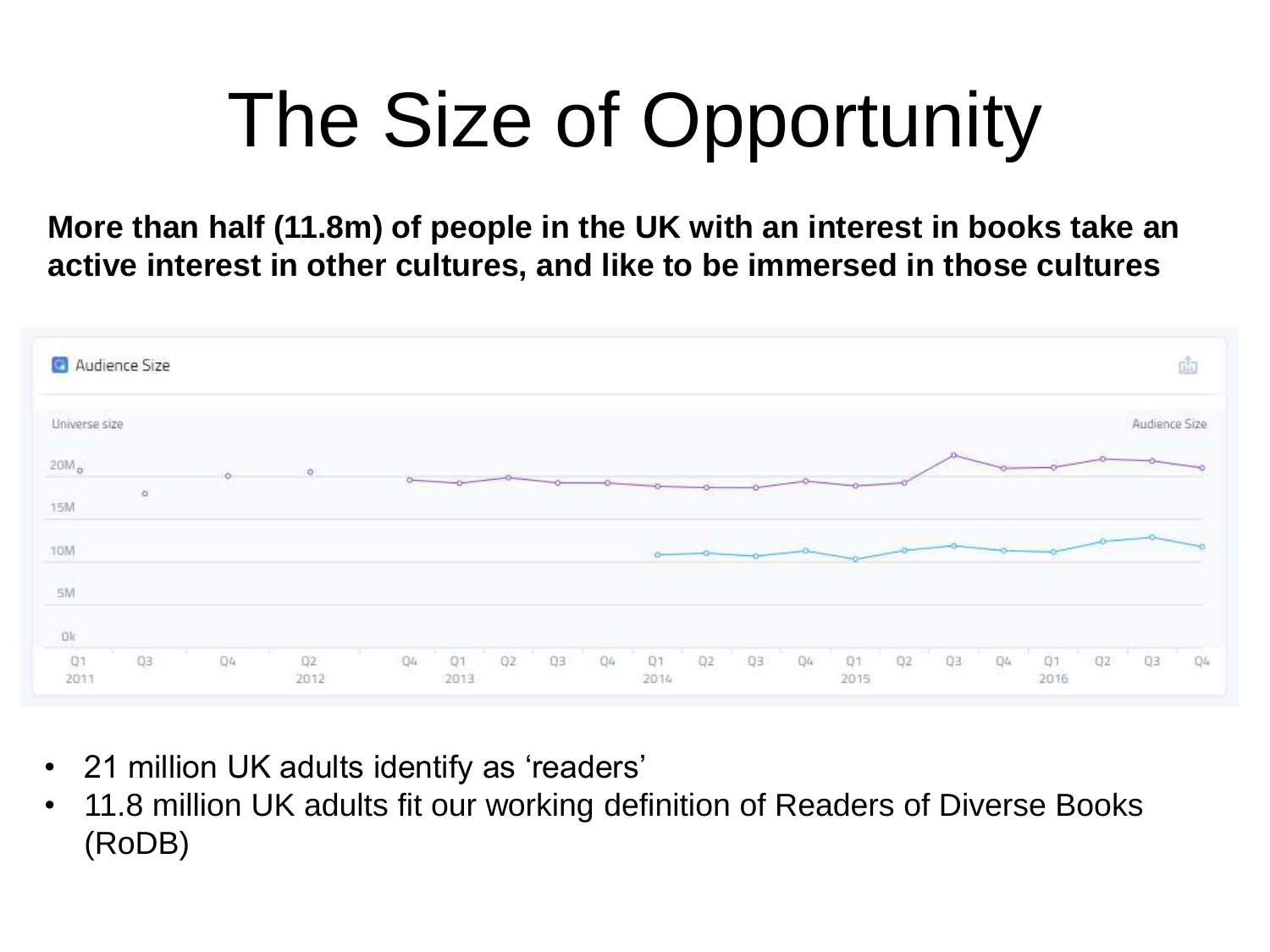## Readers of Diverse Books: Who Are They?

#### **Education**

54% RoDB have a degree or post-graduate qualification

46% diverse readers don't.

**(That's not a huge skew, So we can't afford to be snobby. Diverse books shouldn't feel exclusive.)**

#### **Gender**

64% RoDB are female

**(That's a big enough skew to inform our communications strategy and focus on female readers.)**

#### **Income**

RoDB are more likely to come from top 25% and 10% income brackets.

(**People who like diversity have money to spend. They are a desirable group to market to.)**

N.B. Global Web Index doesn't currently offer ethnic background breakdowns of audience data, so I can't offer any insights into this aspect of the RoDB audience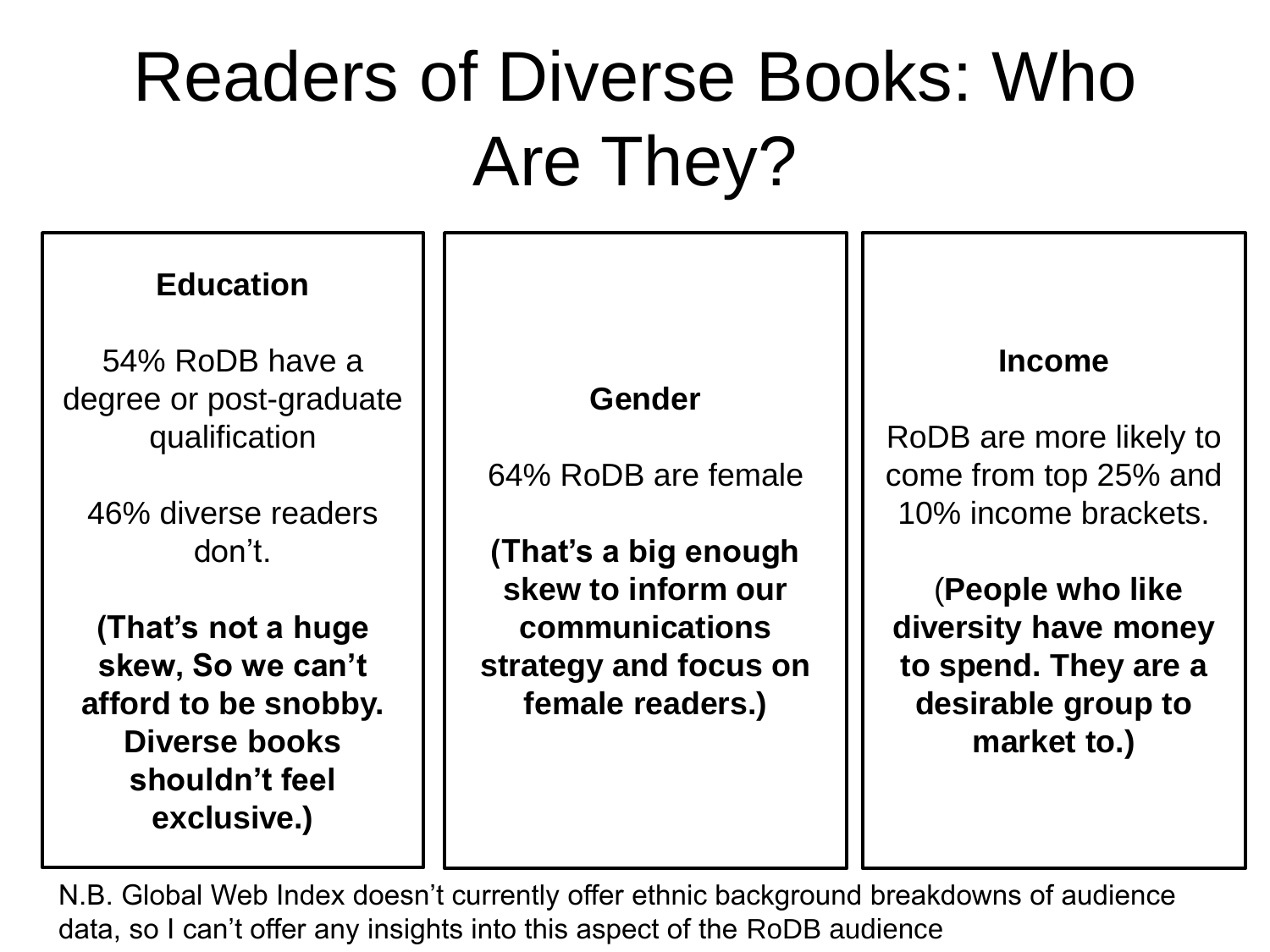## RoDB: diverse cultural interests



Their interest in books lies alongside a lot of other interests in other cultural activities. This is an expansive audience. There are also lots of other calls on their time.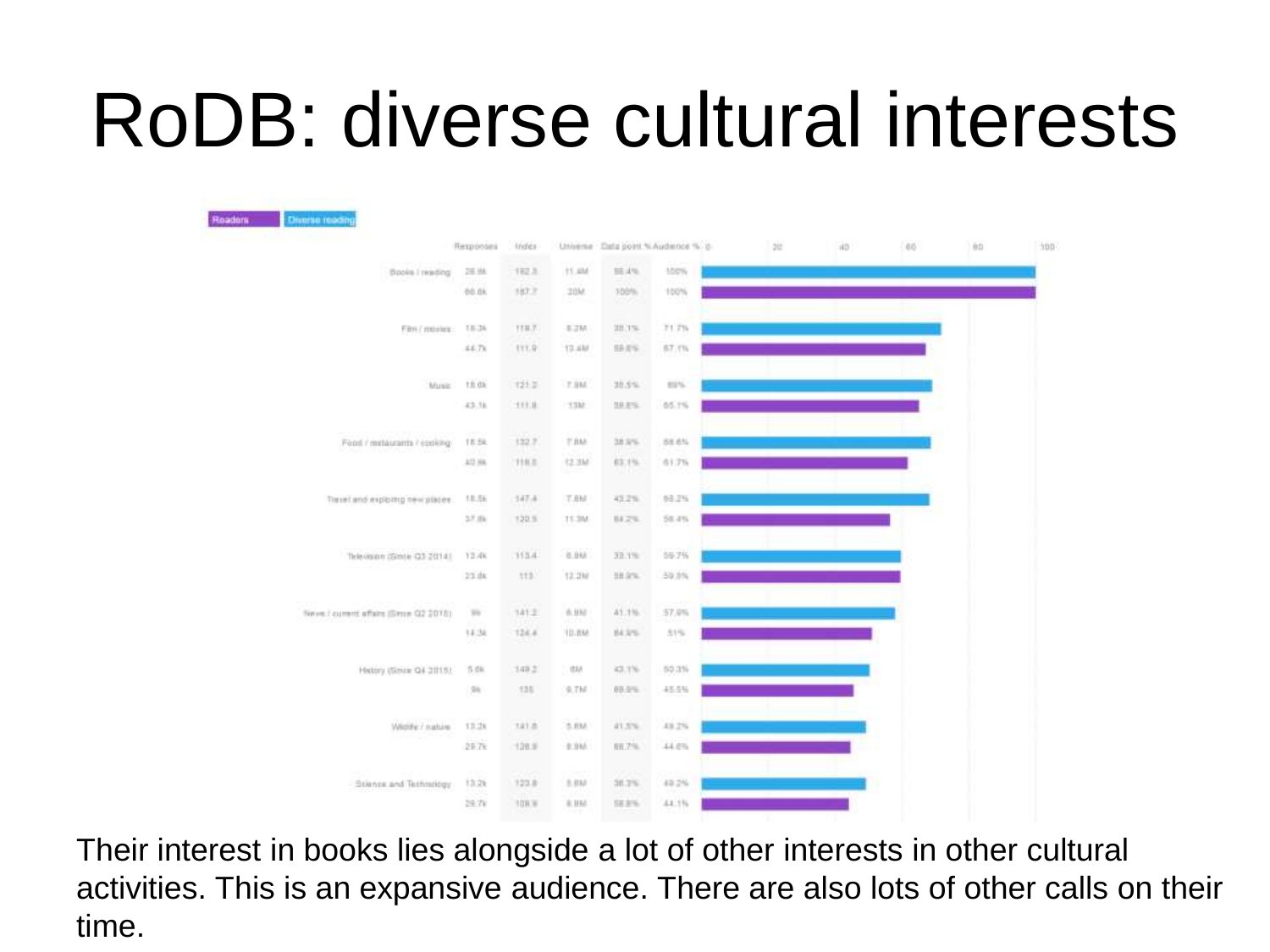## Reading Platforms - Formats



Ok, let's talk about a really uncomfortable subject: ebooks.

Readers care marginally less about ebooks than the general UK adult population

BUT RoDB over-index on ebook consumption by 151%.

That means they are 50% MORE likely than average to buy and read ebooks.

GET YOUR EBOOK STRATEGY AND PRICING RIGHT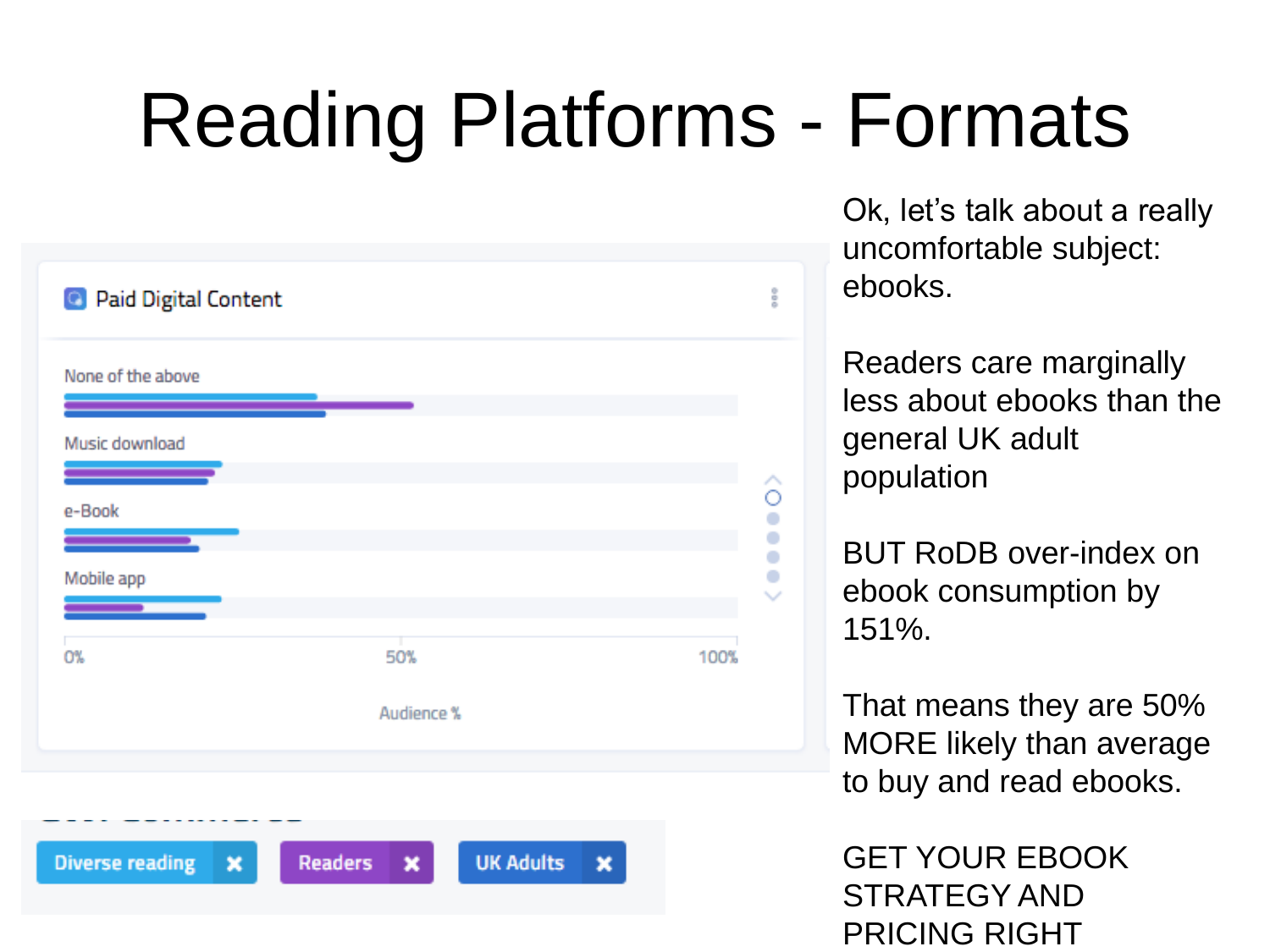## Reading Formats - Devices



People who classify themselves as readers are also highly likely to own an ereading device. 34% of readers claim to have an e-reader at home, compared to the general population, where e-reader ownership is 24%.

Let's not kid ourselves here, either. When we say e-reader, it's almost certainly a Kindle. RoDB are even more likely to own an e-reader, with an over-index of 143%.

So diverse books can probably thrive as ebooks and find readers, if their publishers know how to navigate the world of Kindle.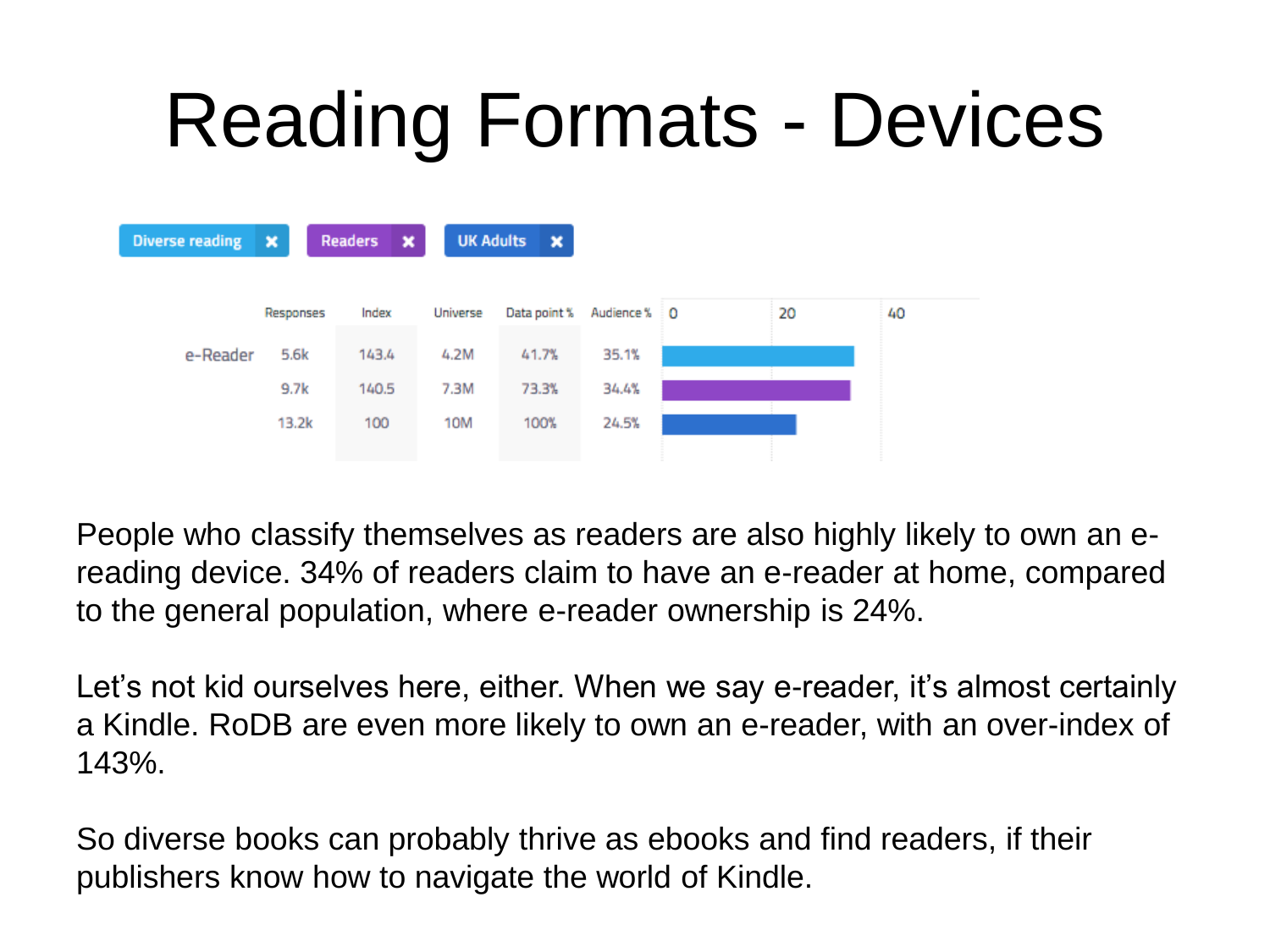## Online Purchase Drivers



While we're on the subject of Amazon…

- 1. RoDB are \*really\* keen on a super-quick checkout process. Forget trying to drive them to your website unless your ecommerce is really slick. Amazon has you beat
- 2. Reviews are really, **really, REALLY** important. Probably more important than anything else in your promotion plan. Build your publicity around getting those reviews
- 3. RoDB are also keen on earning loyalty points. This is interesting if you're trying to build direct to consumer ecommerce – but ask yourself if it's worth doing if you're never really going to be as good at ecommerce as Amazon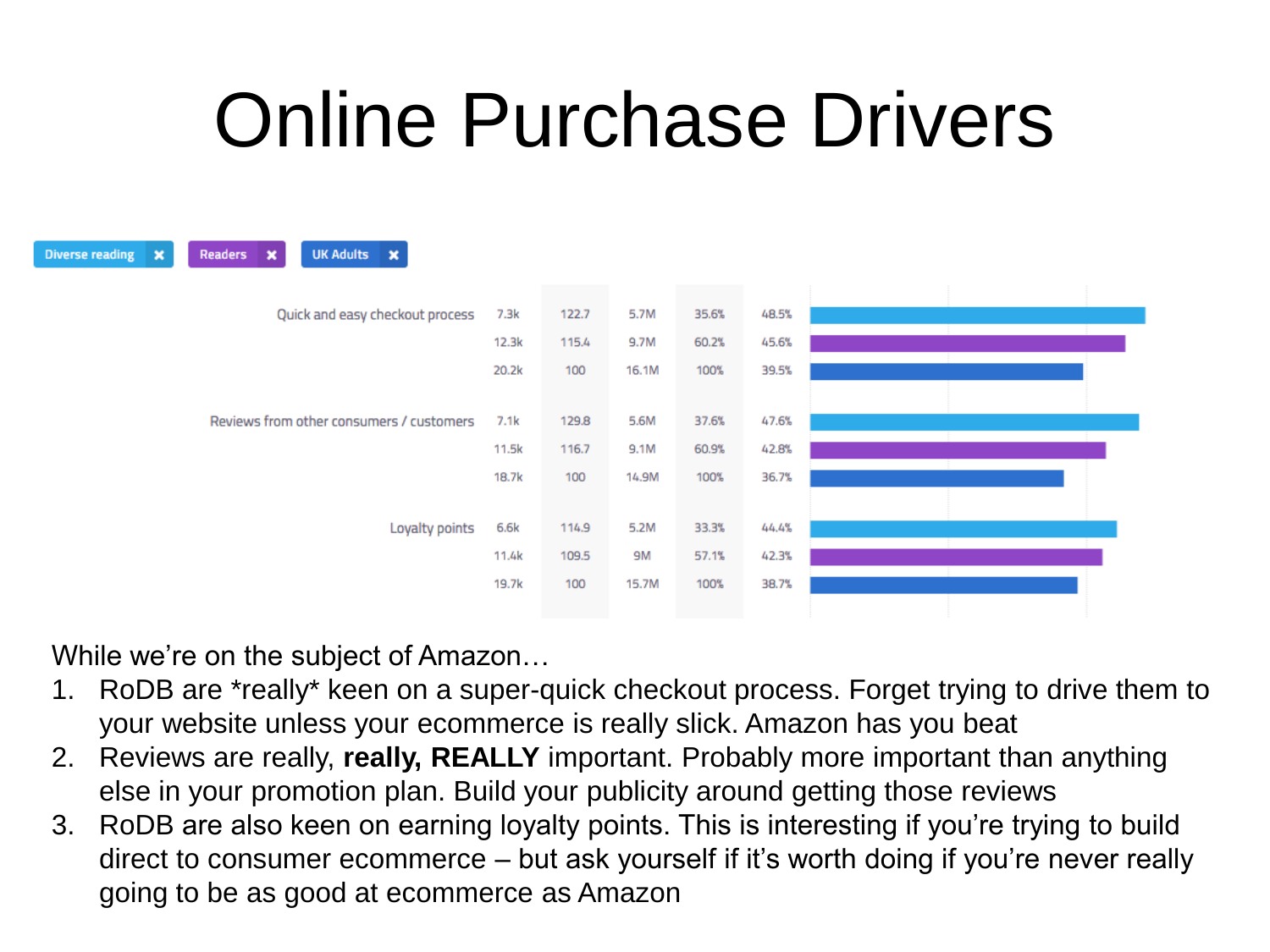## Online Purchase Research

| <b>UK Adults</b><br>Diverse reading Readers |                        |                    |                 |               |                           |             |    |        |        |
|---------------------------------------------|------------------------|--------------------|-----------------|---------------|---------------------------|-------------|----|--------|--------|
|                                             | <b>Responses</b>       | Index              | Universe        |               | Data point % Audience % 0 | $\mathbb S$ | 10 | $15\,$ | $20\,$ |
| Books                                       | 8.4k                   | 183.4              | 2.8M<br>20TS Vi | 53.8%<br>-326 | 24.4%                     |             |    |        |        |
|                                             | 14.5k                  | 156.8              | 4.6M            | 83.5%         | 22.8%                     |             |    |        |        |
|                                             | 19k                    | 100                | 5.8M<br>ran     | 100%          | 15.7%                     |             |    |        |        |
| Braadband / hi-spaed Internet               | 之狭                     | 128                | 901k            | 37.4%         | 7.9%                      |             |    |        |        |
|                                             | 4.5k                   | 107.4              | 7.4M            | 57.2%         | 688<br>6.8%               |             |    |        |        |
|                                             | B.Bk                   | 100                | 2.6M            | 100%          | 7%                        |             |    |        |        |
| Firma                                       | <b>HESPATE</b><br>3.4k | 144.8              | 1.5M            | 42.3%         | 12.9%                     |             |    |        |        |
|                                             | 7.9k                   | 124.1              | 2.5M            | 66.1%         | 12.0%                     |             |    |        |        |
|                                             | 13.5k                  | 100                | 0.922<br>$4.3M$ | 100%          | 11.8%                     |             |    |        |        |
| Music                                       | 3.2k                   | 145.4              | 1.4M            | 42.5%         | 12.1%                     |             |    |        |        |
|                                             | <b>START</b><br>7.3k   | Yakelete.<br>121.3 | esco<br>2.3M    | 64.6%         | Oltar<br>11.8%            |             |    |        |        |
|                                             | 12.6k                  | 100                | 4M              | 100%          | 10.8%                     |             |    |        |        |

Books may individually be low-value purchases, but consumers research them carefully. RoDB research them more than any other type of entertainment, which includes music and film.

This raises interesting questions about where and how they research books. Amazon reviews (obviously) but what other research do you have available? This is where focus groups and surveys could prove useful to publishers of diverse books.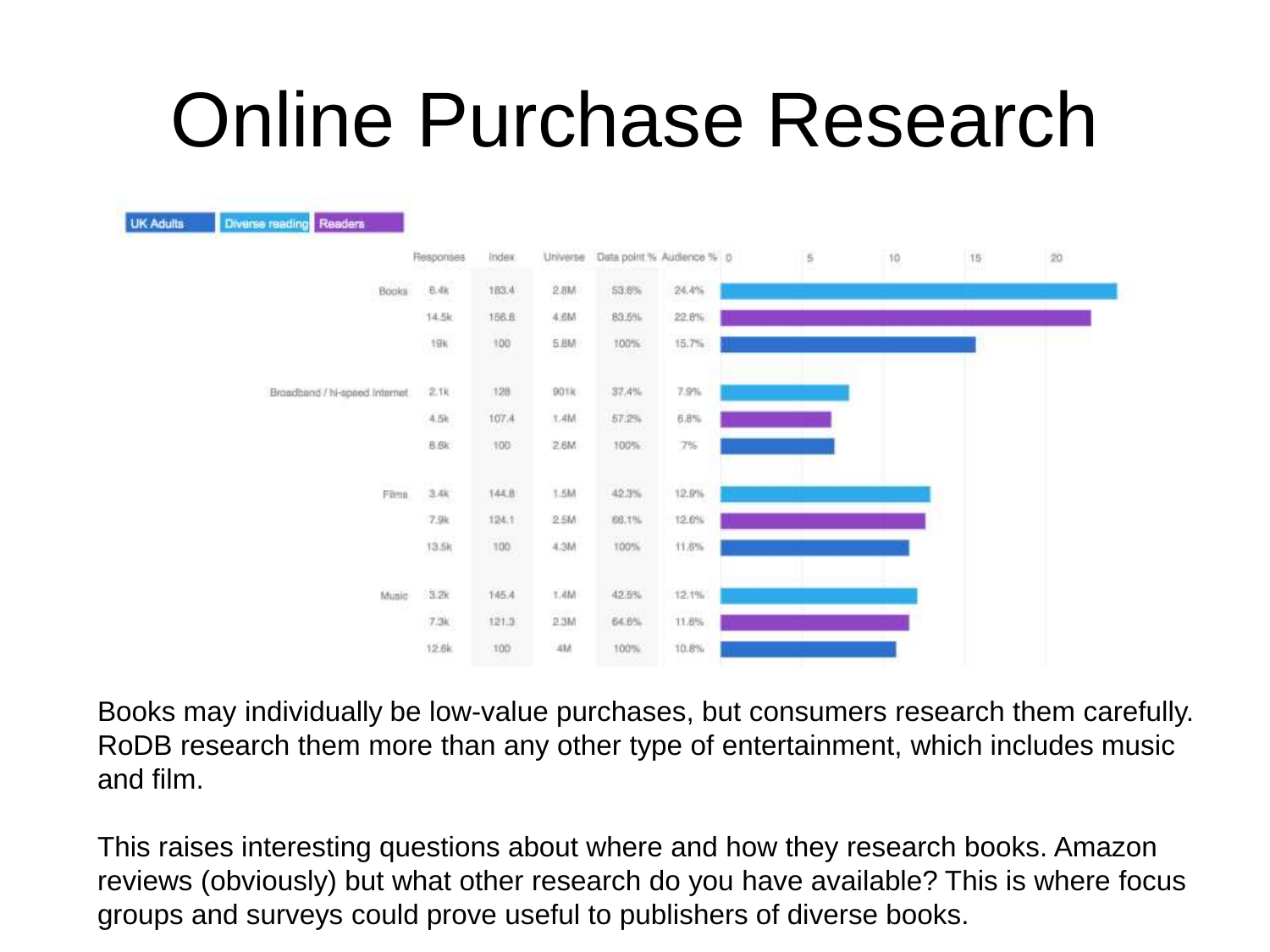## Online Purchase History



RoDB are frequent book buyers. 36% have bought a book in the last six months, compared to 34% of readers and 23% of the UK population.

Frequent book-buyers are not just potential repeat purchasers, they are a source of information. Do you have a strategy for gathering and acting on feedback from readers? Do you have a readers' panel, for example? Maybe you should…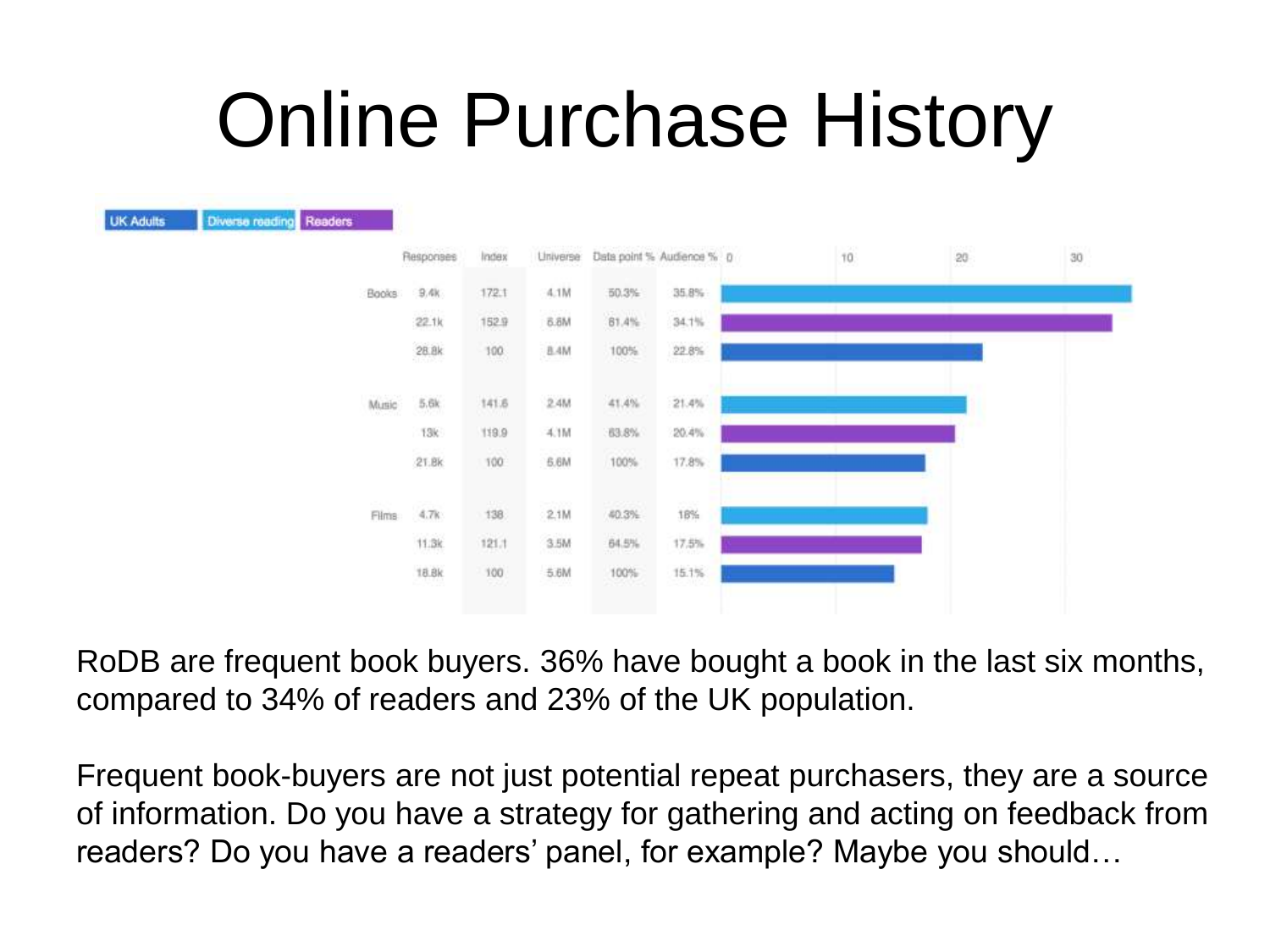## RoDB – Social Media Use



Now this is interesting

Nearly 20% of readers identify as non social media users, and a further 26% use social media for less than half an hour a day.

(This does suggest that a lot of pushing books via social media is destined to fall on deaf ears.)

Just over half of RoDB spend 30 mins to 3 hours a day on social media, and over-index in high usage segments.

So social media IS important for RoDB.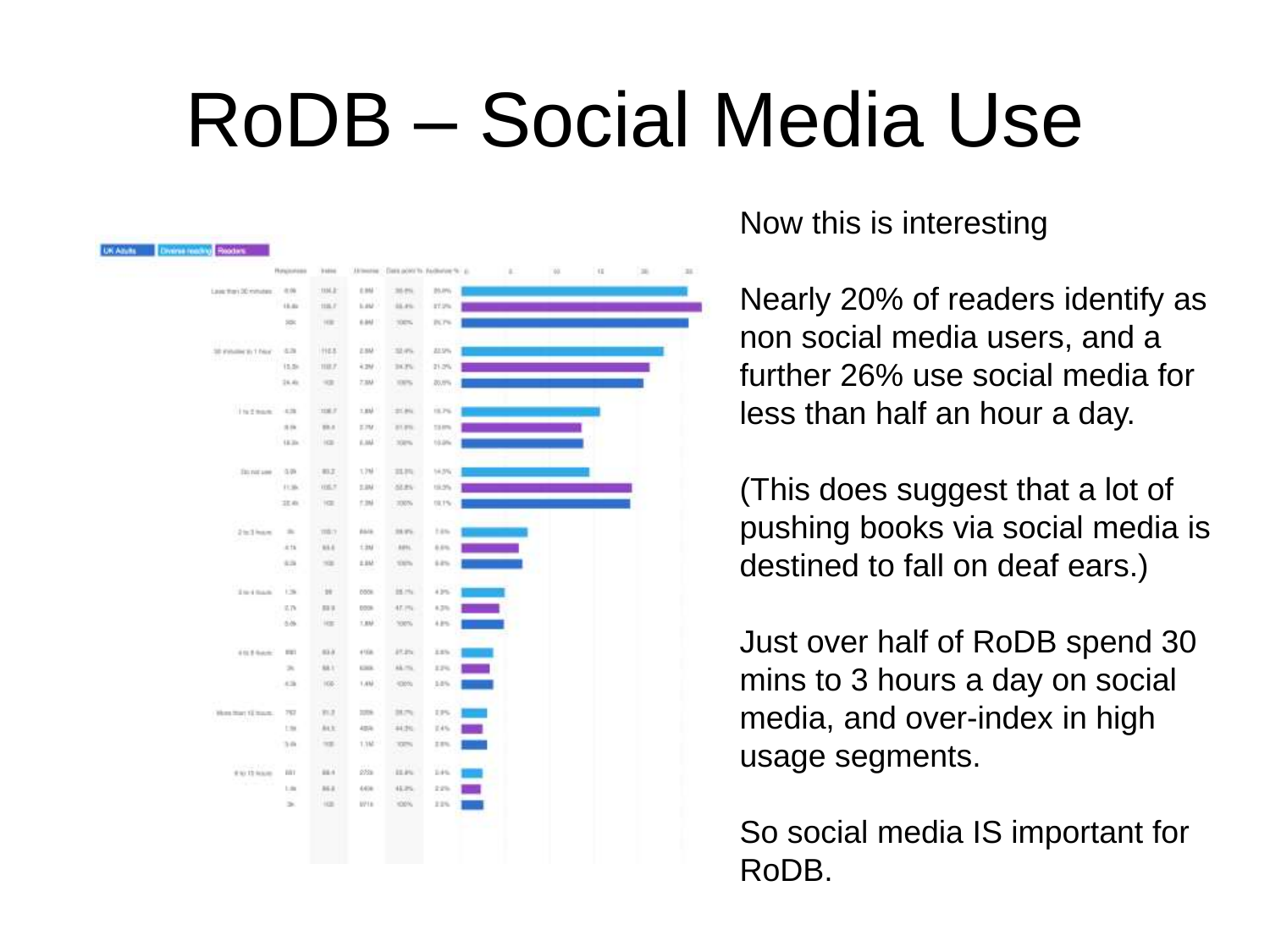### RoDB – What they do on Social **Media**

| K Adults | <b>Chansa madrid Readers</b>                     |                                |            |              |                  |                           |   |    |    |      |     |   |
|----------|--------------------------------------------------|--------------------------------|------------|--------------|------------------|---------------------------|---|----|----|------|-----|---|
|          |                                                  | <b><i><u>Responses</u></i></b> | tuba:      | Universe     |                  | Data point % Audience % 3 | 推 | 21 | 38 | 40.1 | 597 | × |
|          | To stay in touch with what my frence are itoring | 11.5k                          | 121.4      | 7.1回         | 25.5%            | 81.9%                     |   |    |    |      |     |   |
|          |                                                  | 33.7%                          | 130 B      | 11,056       | 57.9%            | 35.4%                     |   |    |    |      |     |   |
|          |                                                  | 39.04                          | 100        | 20, NA       | 100%             | 55.0%                     |   |    |    |      |     |   |
|          | Boosuse a lot of Fy Wends are un from            | 京阪                             | 121.8      | A.BM         | 国都               | 42%                       |   |    |    |      |     |   |
|          |                                                  | 15.7k                          | 159.2      | $T$ .71d     | 57%              | \$7.7%                    |   |    |    |      |     |   |
|          |                                                  | 25.2%                          | <b>IDE</b> | 13.6M        | 110%             | 34.5%                     |   |    |    |      |     |   |
|          | To stay up-to-date with reme and current awards  | 41.26                          | 132        | 4,294        | 39,8%            | 35,7%                     |   |    |    |      |     |   |
|          |                                                  | 12.38                          | 111.3      | <b>空相</b>    | 197,1%           | $00.1\%$                  |   |    |    |      |     |   |
|          |                                                  | 210                            | 100        | 111,999      | TEC'S            | 37.9%                     |   |    |    |      |     |   |
|          | The amount prhotost car and education of transis | 8.06                           | 123.4      | 4.250        | IT.8%            | 39.5%                     |   |    |    |      |     |   |
|          |                                                  | 1.1 fm                         | 103.8      | 8.4M         | 57.4%            | 27%                       |   |    |    |      |     |   |
|          |                                                  | 21.04                          | 100        | $+1.1W$      | 100%             | 38.2%                     |   |    |    |      |     |   |
|          | To 30 Lpt appen Brew.                            | <b>IS</b>                      | 331.8.     | 4.1M         | 33.5%            | 33, 8%                    |   |    |    |      |     |   |
|          |                                                  | 13.09                          | 103.8      | 6.EM         | 88.7%            | 33.9%                     |   |    |    |      |     |   |
|          |                                                  | 34.29.                         | 100        | 12.6M        | <b>1DOW</b><br>ш | 32%                       |   |    |    |      |     |   |
|          | (Seneral networking with other people)           | 7.50                           | 132.7      | 2.5M         | 35%              | 31.5%                     |   |    |    |      |     |   |
|          |                                                  | 33.44                          | 170 A      | 1.194        | 07/7%            | 26.5%                     |   |    |    |      |     |   |
|          |                                                  | 19.5k                          | 100        | <b>TILTM</b> | 100%             | 25.8%                     |   |    |    |      |     |   |
|          | To this turny or emergering context.             | 728                            | /127       | 3.844        | 27.9%            | 33.5%                     |   |    |    |      |     |   |
|          |                                                  | 11.4%                          | 108.8      | 1.346        | 50.8%            | 28.8%                     |   |    |    |      |     |   |
|          |                                                  | 19.Eb                          | <b>IDE</b> | <b>TO TM</b> | 110%             | 26.2%                     |   |    |    |      |     |   |
|          | To organize spoul exerts (Q4 2015 to Q5 2018)    | 支援                             | 140        | 3.167.       | 40.0%            | 34.2%                     |   |    |    |      |     |   |
|          | the company company                              | 3.10.                          | 刘自由        | 4.1M         | 57.5%            | 18.2%                     |   |    |    |      |     |   |
|          |                                                  | 5-lb                           | TDD        | 7.116        | TEPS:            | 17.2%                     |   |    |    |      |     |   |
|          | The Mineries tripy copyrights:                   | L.G.                           | NET.T.     | 2.093        | $37.2\%$         | 34.2%                     |   |    |    |      |     |   |
|          |                                                  | 1.14                           | 106.8      | 4288         | 35.7%            | 201,4%                    |   |    |    |      |     |   |
|          |                                                  | $+4.48$                        | 100        | 7.168        | 100%             | 10.1%                     |   |    |    |      |     |   |
|          |                                                  |                                |            |              |                  |                           |   |    |    |      |     |   |

RoDB over-index on every single social media behaviour.

Readers also over-index on a significant number of social media activities (but do remember that 20% are non-users) and a further 26% spend very little time on social networks.

What are they doing on there?

Well, they're mostly hanging out with their friends.

So ask yourself as a publisher, what are you doing on social media. How do you fit into this world of socialising and entertainment?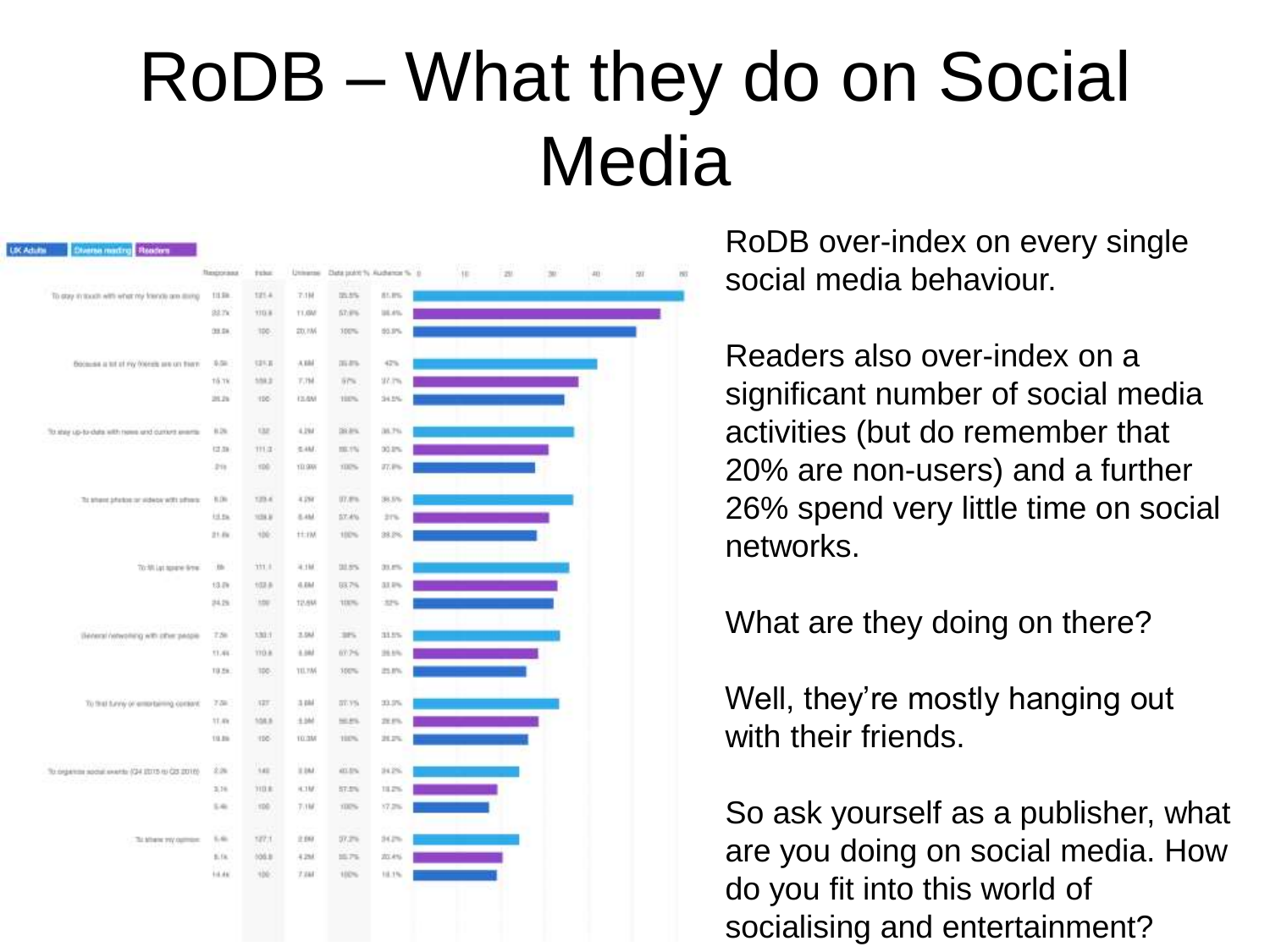### What do they talk about when they talk about stuff online?

|                             | Певропава                          | Intero       |        | Universe. Data pont % Automos % 0 |       | 10.1 | $^{20}$ | 30. | $-40$ | 180 |
|-----------------------------|------------------------------------|--------------|--------|-----------------------------------|-------|------|---------|-----|-------|-----|
| filone of the above         | 13.54                              | 88.77        | T.AM   | 26.2%                             | NU25  |      |         |     |       |     |
|                             | 37.16                              | 98.2         | 11.4M  | 52.3%                             | 56,9% |      |         |     |       |     |
|                             | 754                                | 100          | 21,306 | 100%                              | 57.7% |      |         |     |       |     |
| First                       | 相                                  | 390          | 1.HM   | 40.0%                             | 16.4% |      |         |     |       |     |
|                             | 6.5%                               | 117.5        | 2.0M   | 6E.5%                             | 12.9% |      |         |     |       |     |
|                             | 16.66                              | 100          | 4.1M   | 100%                              | I1%   |      |         |     |       |     |
| Books                       | 3.79.                              | 103.6        | T.HM   | 33.8%                             | 16.2% |      |         |     |       |     |
|                             | $\beta  b $                        | 152.7        | 2.4M   | 81/2%                             | 12.2% |      |         |     |       |     |
|                             | 10.5k                              | 100          | M      | 100%                              | 8.1%  |      |         |     |       |     |
| Muse                        | 3.6%                               | TOR.         | $+0M$  | 38.8%                             | 13.9% |      |         |     |       |     |
|                             | 7.06                               | 118.7        | $2.3M$ | 02%                               | 11.0% |      |         |     |       |     |
|                             | 13.4%                              | 700          | 3.014  | 100%                              | 10.4% |      |         |     |       |     |
| There!/ vacations           | 3.5%                               | 1623         | 173M   | 41.0%                             | (1.2% |      |         |     |       |     |
|                             | 4.0                                | <b>T14.E</b> | ZIM    | E176                              | 10.4% |      |         |     |       |     |
|                             | 12.2%                              | 100          | 3.558  | 100%                              | 0.451 |      |         |     |       |     |
| Television (Slope G4 (6)19) | $1 - 4a$                           | 120.5        | T.BM   | 37.0%                             | 12.1% |      |         |     |       |     |
|                             | 2.18                               | TIBA         | 2.496  | 37.1%                             | 11.1% |      |         |     |       |     |
|                             | 3.60                               | $+000$       | 4.1M   | TWN.                              | 10.1% |      |         |     |       |     |
| Food / remarkents           | $\left\vert \mathbf{3}\right\vert$ | 142          | 1.3M   | 41.9%                             | 11.8% |      |         |     |       |     |
|                             | 任务                                 | TIE:         | 1.BV   | 81.2%                             | $1\%$ |      |         |     |       |     |
|                             | 9.6k                               | 105          | 2.GM   | tops.                             | 香居所   |      |         |     |       |     |
| Politics                    | 2.96                               | 140.1        | 1.3M   | 43.6%                             | 11.4% |      |         |     |       |     |
|                             | 1.41                               | T00.0        | 1.94   | <b>PL2%</b>                       | 7.7%  |      |         |     |       |     |
|                             | 878                                | 100          | 2.3M   | tons.                             | 8.375 |      |         |     |       |     |
|                             |                                    |              |        |                                   |       |      |         |     |       |     |
|                             |                                    |              |        |                                   |       |      |         |     |       |     |

Books are a surprisingly high contributor to online conversations. 8% of the UK general population has posted an opinion about a book in the past month, and this rises to 14% among RoDB.

Remember, though, that the vast majority of online conversations have absolutely nothing to do with the products and services you would like people to buy. This is where people socialise now.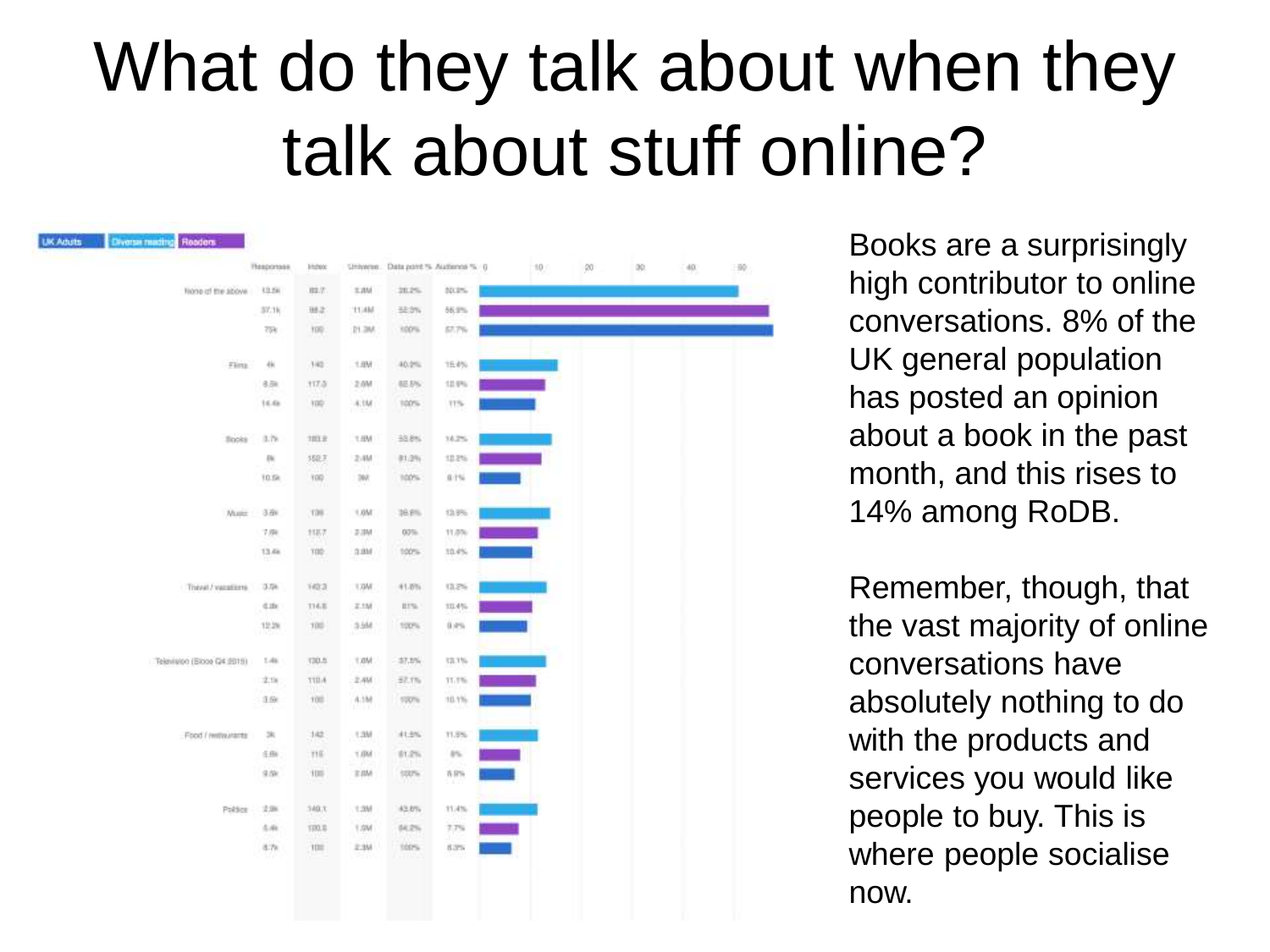## So what have we learned?

- 1. Readers who are also interested in diversity (RoDB) represent nearly 12 million people in the UK
- 2. RoDB are frequent book-buyers and are likelier than average to have high disposable incomes
- 3. They (like the rest of the UK) do most of their reading in print but they are more likely than average to read ebooks
- 4. Peer recommendations are key to their online purchasing decisions, and they will likely research their next book purchase more keenly than they will their next mobile phone contract
- 5. Social media is really important to RoDB, but like the rest of the world they go there to be entertained and talk to friends, not to get marketed at
- 6. If an RoDB is going to go online to express an opinion about something it will be a film or a book first. There is an opportunity for diverse books to be part of a conversation that isn't marketing-led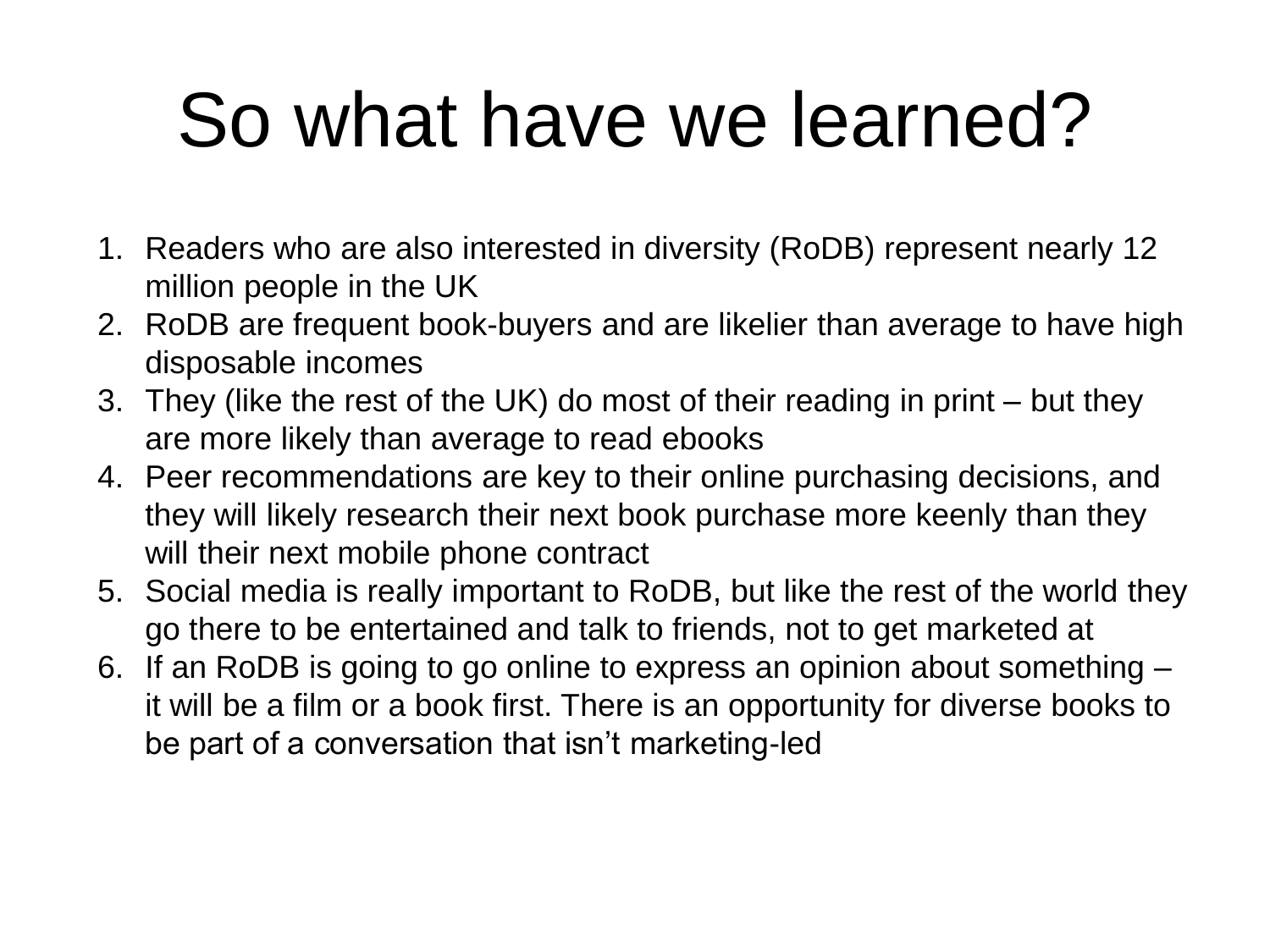## Next Steps

If the publishing industry was my client, I'd tell them to do the following things: -

- **1. PUBLISH MORE DIVERSE BOOKS –** It's 2017! It would be the right thing to do, even without this data
- **2. Take Research Seriously** You owe it to yourself, your readers and your bottom line to get to know RoDB. Do this by commissioning further research and talking to readers. Remember that you as a publisher are not the target audience
- **3. Use Insight to challenge your assumptions**  If your research tells you you're doing everything right, you haven't asked the right questions. Approach everything with an open mind, and prepare to ask difficult questions of what you do as a business
- **4. Diversity is a Whole Business Strategy**  Becoming a publisher of more diverse books means more than launching a new imprint or hiring a new publisher. Every aspect of your business – from sales to acquisitions, rights and editorial needs to know why the issue matters
- **5.** Prove you take the issue seriously through action Buy more diverse books, appoint diversity panels, adopt affirmative action policies for new hires. And when you do screw up (looking at you, CILIP, World Book Day, World Book Night) admit you screwed up and are working on not doing this again
- **6.** Set targets Show you're serious about publishing diverse books by making it a business target – and then measure yourself against it